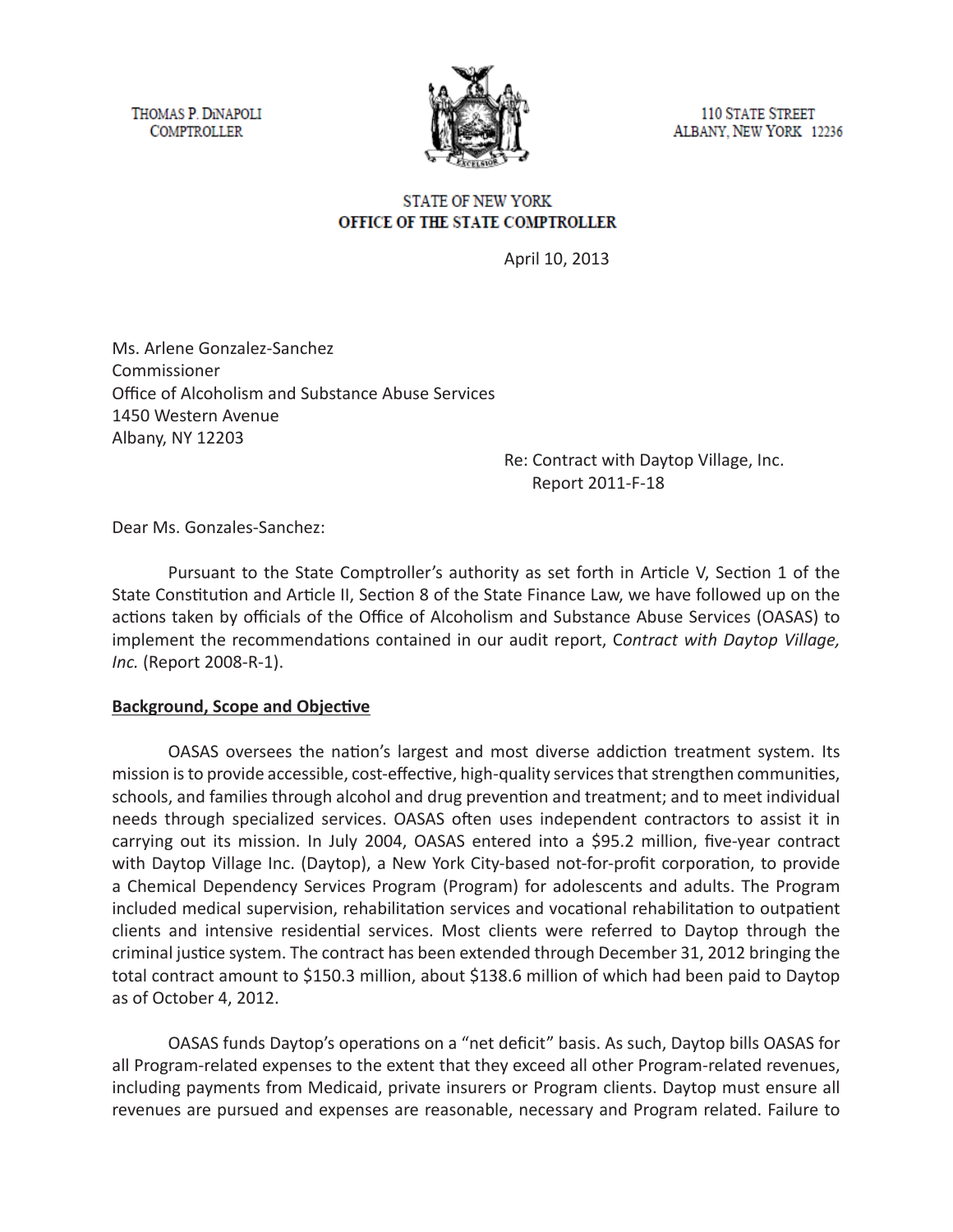do so increases the deficit and places greater burden on scarce State resources. At the end of each fiscal year, Daytop submits a Consolidated Fiscal Report (CFR) to OASAS detailing its actual expenses and revenue collections. OASAS reconciles its payment advances to the CFR and adjusts future quarterly payments to Daytop as appropriate.

Our initial report was issued May 6, 2010 and included contract payments to Daytop from July 1, 2004 through June 30, 2008. The objective was to determine whether contract payments that OASAS made to Daytop were reasonable and appropriate, and supported by adequate documentation. Under the contract, Daytop must maximize all revenues that can be obtained for Program services, must ensure only appropriate costs are charged to the Program and must offset such costs with program revenues to establish amounts to be charged to and reimbursed by OASAS. We found that Daytop did not fulfill these responsibilities during the contract period, and as a result, OASAS paid Daytop at least \$11.5 million more than it was entitled to.

The objective of our follow-up was to assess the extent of implementation, as of October 4, 2012, of the three recommendations included in our initial audit report.

# **Summary Conclusions and Status of Audit Recommendations**

We found that OASAS officials have made progress in addressing the matters in our initial audit report. One of the three prior recommendations was implemented and two have been partially implemented.

## **Follow-up Observations**

# **Recommendation 1**

*Examine Daytop's fiscal activity for the full contract period, including the exceptions noted in this report, to identify all Program revenues that should have reduced contract costs, as well as to identify ineligible expenses charged to the Program. Determine to what extent the State should recover amounts paid to Daytop.* 

Status - Partially Implemented

Agency Action - OASAS audited only one year (July 1, 2006 through June 30, 2007) of the contract because, according to OASAS, its Audit Unit was "dramatically understaffed," and Daytop's books and records were in poor condition and not computerized, making it extremely time consuming to complete audit work. The OASAS audit identified inadequate revenue collection efforts by Daytop that resulted in \$270,047 in offsetting revenue that went uncollected. This amount was partly offset by \$87,351 in eligible costs for reimbursement that Daytop did not claim, resulting in a net recommended recoupment from Daytop of \$182,696. A recovery plan was proposed in January 2012 by Daytop. Under the plan, OASAS was to recover \$182,696 in three installments. However, Daytop filed for bankruptcy in April 2012 before a formal agreement was entered into and no money was recouped.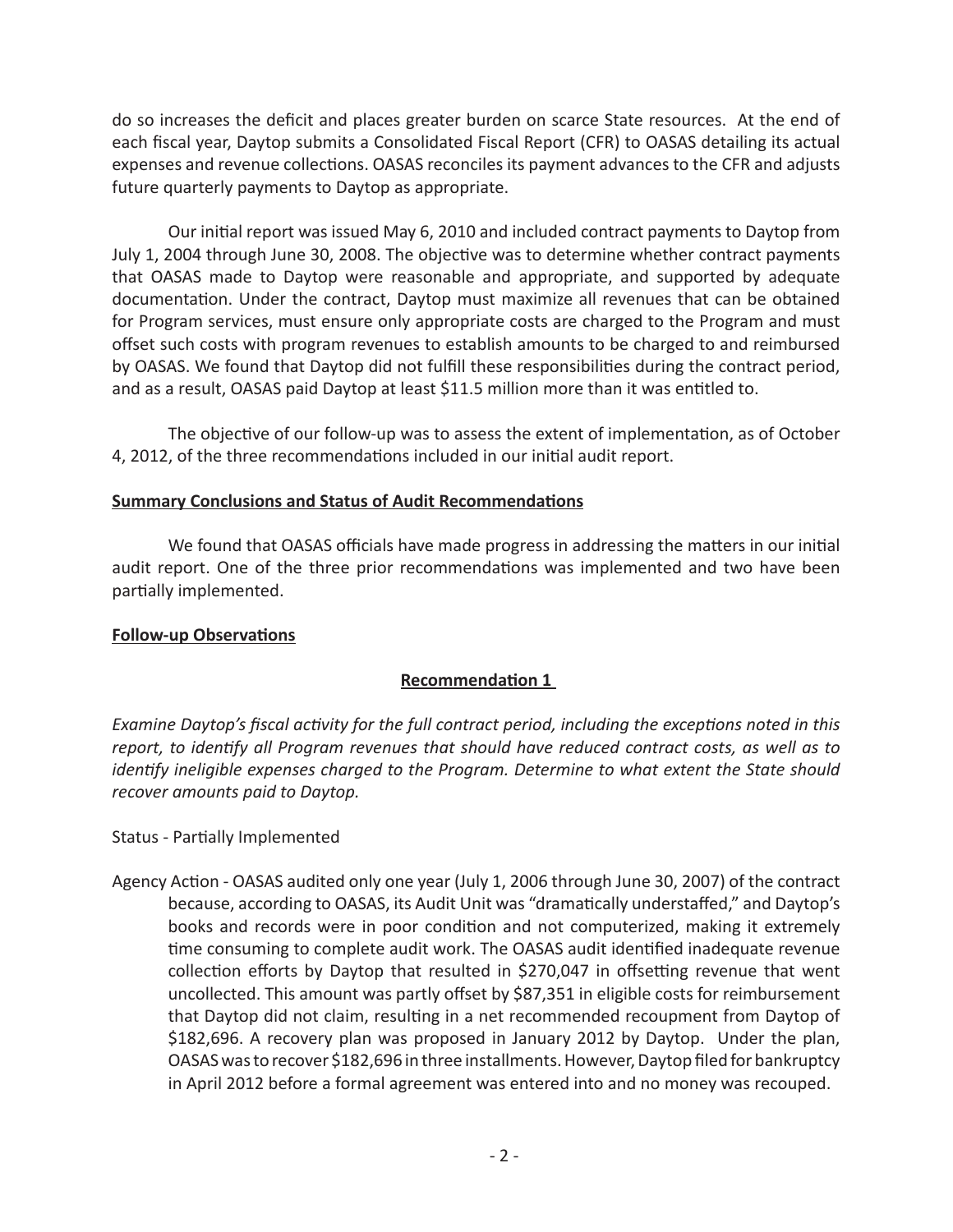# **Recommendation 2**

*Using a risk-based approach, perform more on-site reviews of providers' fiscal operations to complement CFR desk reviews.* 

#### Status - Implemented

Agency Action - OASAS increased the number of on-site reviews it conducted from 38 during fiscal year 2010-2011 to 45 in the following year. OASAS plans to conduct 56 site reviews in fiscal year 2012-13. All of the site reviews were selected using a risk-based approach and scheduled accordingly. As of September 25, 2012 there were 341 providers subject to site visits. Risk is assigned using a quarterly automated process which accesses different OASAS databases. The process calculates the risk for different categories and assigns a total score for the provider. The providers with the highest risk scores are scheduled first for on-site review. Our review of 10 completed on-site reviews found that the providers submitted corrective action plans to address the deficiencies noted.

## **Recommendation 3**

*Follow up on all recommendations made to providers as a result of on-site audits and/or CFR desk reviews to ensure that they are promptly addressed and implemented as appropriate.* 

Status - Partially Implemented

Agency Action - OASAS requires their auditors to follow up and report on the status of prior audit recommendations identified by site visits and/or desk reviews, when scheduling and conducting a current on-site audit. Desk reviews are completed prior to conducting the onsite review, and will list any prior site visit recommendations and corrective action plans that the providers have prepared. This information is recorded on a pre-site visit preparation form that is completed during the desk review. The form will alert auditors that they need to follow up on prior audit findings. We selected twelve recently completed desk reviews and noted that OASAS had followed-up on the prior recommendations. Four of the twelve providers had been cited in previous site reviews and had submitted corrective action plans, which were approved by OASAS.

Major contributors to this report were Todd Seeberger and Dick Gerard.

We would appreciate your response to this report within 30 days indicating actions planned to address the unresolved issues discussed in this report. We thank the management and staff of the Office of Alcoholism and Substance Abuse Services for the courtesies and cooperation extended to our auditors during this process.